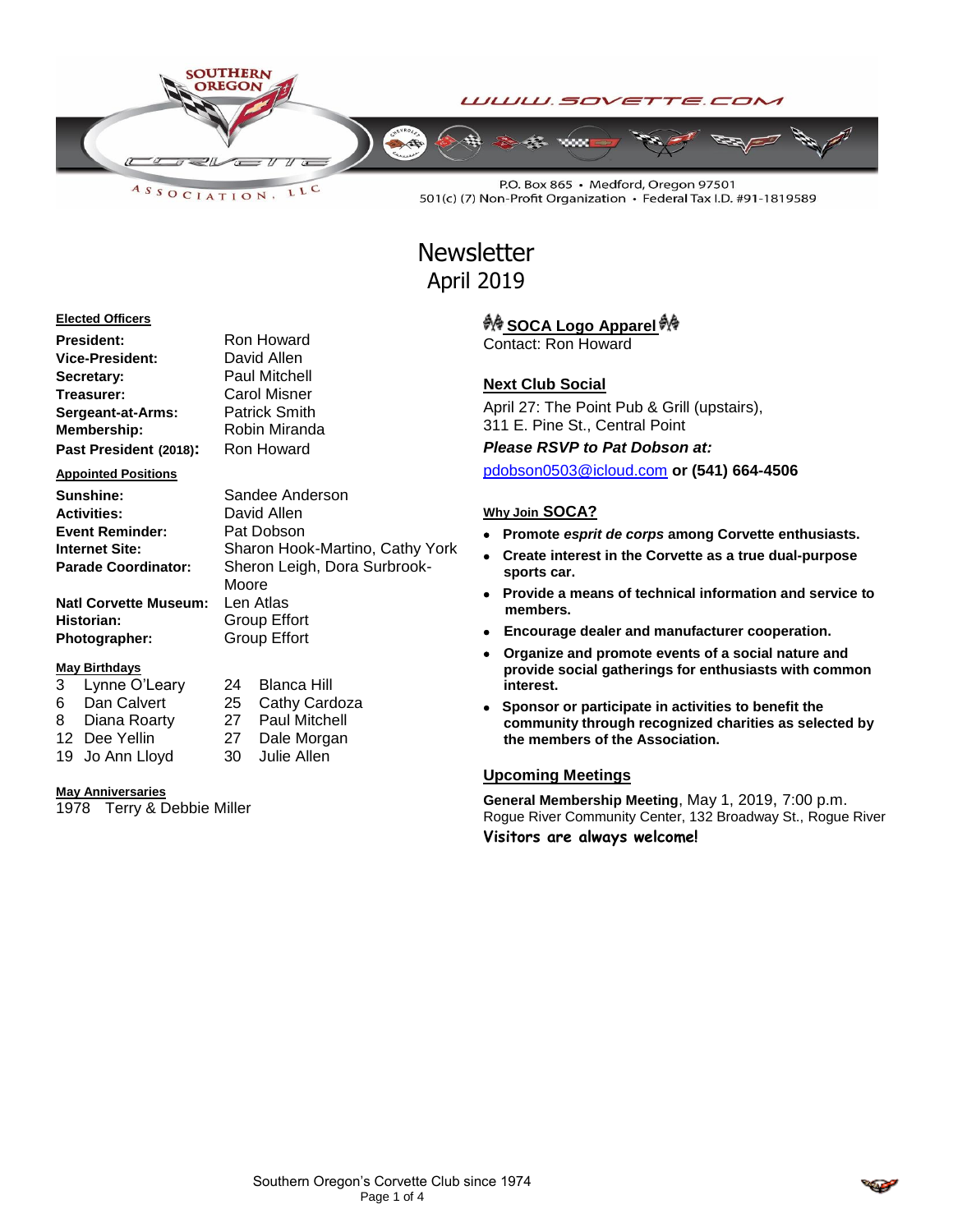

**2019 Southern Oregon Corvette Association (SOCA) Events**

| Club meeting (Wed.)                                                                                | <u>May</u><br>1                                                                                                                                                                                                                                                           | <u>Jun</u><br>5                                                          | $Jul$<br>3 | Aug<br>$\overline{7}$ | $Sep$<br>4 | Oct<br>2 | <u>Nov</u><br>6 | Dec<br>4 |  |  |
|----------------------------------------------------------------------------------------------------|---------------------------------------------------------------------------------------------------------------------------------------------------------------------------------------------------------------------------------------------------------------------------|--------------------------------------------------------------------------|------------|-----------------------|------------|----------|-----------------|----------|--|--|
| <b>APRIL</b><br>Parade<br>After Parade<br>Social*                                                  | 13 - Pear Blossom Parade, Medford (no candy throw)<br>13 - Lunch after parade at Roadhouse Grill, 2699 W. Main St., Medford, ~12:30 p.m.<br>27* - The Point Pub & Grill (upstairs), 311 E. Pine St., Central Point, 6:00 p.m., bring pool cues<br>* 4th Saturday of April |                                                                          |            |                       |            |          |                 |          |  |  |
| <b>MAY</b><br>Parade<br>Social<br>Parade                                                           | 4 – Merlin Parade, details to be announced (TBA) (yes candy throw)<br>18 - Bella Union Restaurant (upstairs), 170 W. California St., Jacksonville, 6:00 p.m.<br>25 - Boatnik Parade, details TBA (no candy throw)                                                         |                                                                          |            |                       |            |          |                 |          |  |  |
| <b>JUNE</b><br>Social<br>Parade                                                                    | 15 - Wolf Creek Inn & Tavern (upstairs), 100 Front St., Wolf Creek, time TBA<br>22 Rooster Crow Parade (SOCA members voted to not attend this parade in 2019)                                                                                                             |                                                                          |            |                       |            |          |                 |          |  |  |
| <b>JULY</b><br>Parade<br>Corvette Weekend                                                          | 4 - Eagle Point Parade, details TBA<br>12 to 14 - SOCA 2019 Corvette Weekend, fundraiser for "Candlelighters For Children With<br>Cancer" (and the July Social)                                                                                                           |                                                                          |            |                       |            |          |                 |          |  |  |
| <b>AUGUST</b><br>Social                                                                            | 17 - Potluck gathering at the Peterson's home, details TBA.<br>PNW & NCM Caravan 21 - Depart Grants Pass for the Pacific Northwest Caravan to the 25th National Corvette<br>Museum Caravan in Bowling Green, Kentucky                                                     |                                                                          |            |                       |            |          |                 |          |  |  |
| <b>SEPTEMBER</b><br><b>NCM Caravan</b><br>Sigel Show & Shine<br>September Social<br><b>OCTOBER</b> | 8 – National Corvette Museum Caravan drivers return (approximate date)<br>14 - Jim Sigel Show & Shine, details TBA<br>21 – The Point Pub & Grill (upstairs), 311 E. Pine St., Central Point, 6:00 p.m., bring pool cues                                                   |                                                                          |            |                       |            |          |                 |          |  |  |
| October Social<br><b>NOVEMBER</b>                                                                  | 19 - Si Casa Flores restaurant, 202 NE Beacon Dr., Grants Pass                                                                                                                                                                                                            |                                                                          |            |                       |            |          |                 |          |  |  |
| Daylight Savings<br>November Social<br>Thanksgiving                                                |                                                                                                                                                                                                                                                                           | 3-DST ends<br>16 - location and details TBA<br>28 - Thanksgiving holiday |            |                       |            |          |                 |          |  |  |
| <b>DECEMBER</b><br>Parade<br>Social                                                                | 7 - Grants Pass Christmas Parade, details TBA<br>15 - SOCA Christmas Party, Grants Pass Golf Club, 230 Espey Rd., Grants Pass, details TBA                                                                                                                                |                                                                          |            |                       |            |          |                 |          |  |  |

For additional events, information and links ... see the SOCA website "Events Page:"<https://www.sovette.com/events>

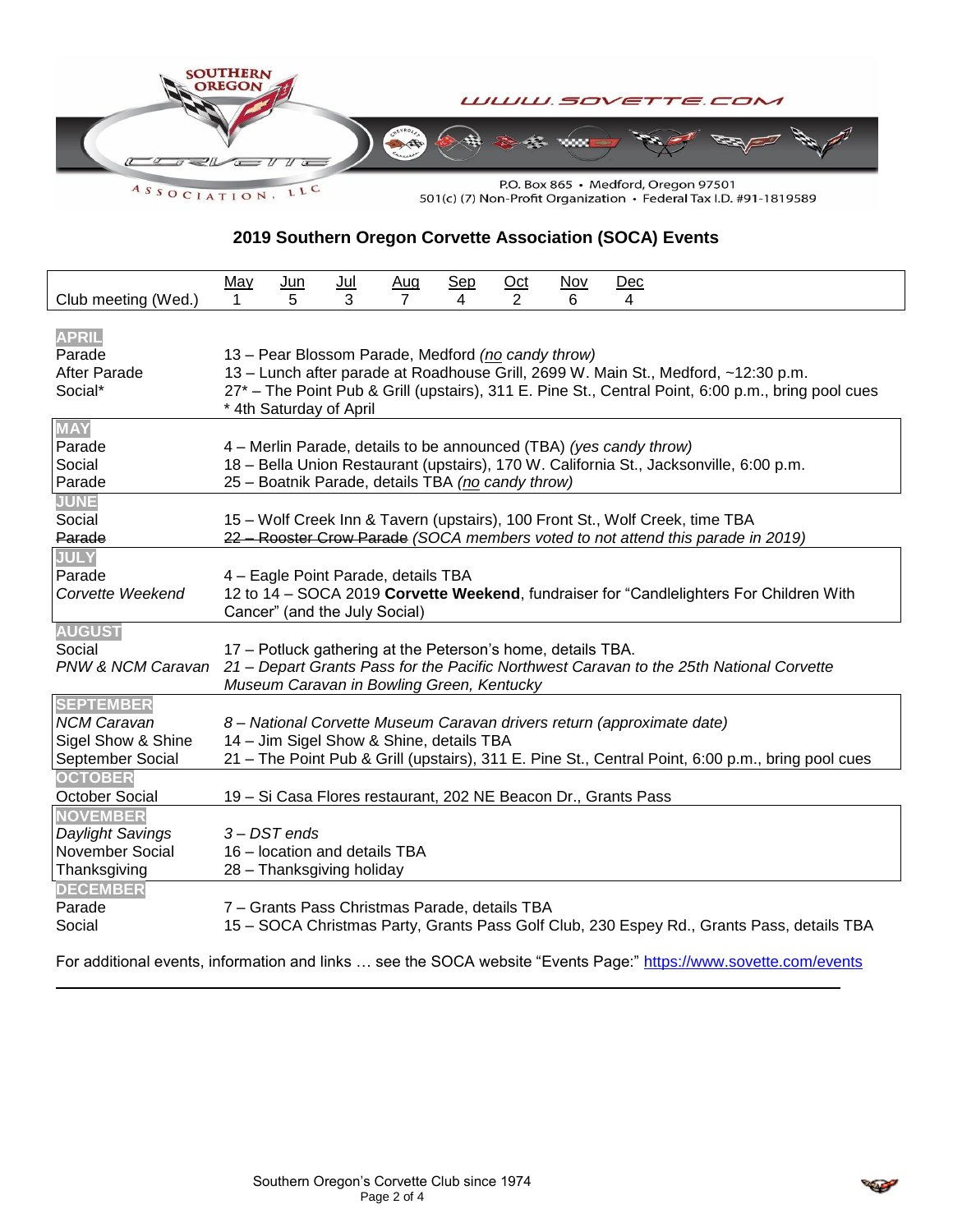# Techin & Toolin

# **The Anti-Lock Brake System (ABS)**

The theory behind anti-lock brakes is simple. A **skidding wheel** (where the tire contact patch is sliding relative to the road) has less **traction** than a non-skidding wheel. If you have been stuck on ice, you know that if your wheels are spinning you have no traction. This is because the contact patch is sliding relative to the ice. Keeping the wheels from skidding while you slow down, anti-lock brakes benefit you in two ways: you will stop faster, and you will be able to [steer](http://auto.howstuffworks.com/steering.htm) while you stop.

There are four main components to an ABS system:

- Speed sensors
- Pump
- Valves
- **Controller**

**Speed Sensors -** The anti-lock braking system needs some method of sensing when a wheel is about to lock up. The speed sensors, which are located at each wheel or in the [differential,](http://auto.howstuffworks.com/differential.htm) provide this information.

**Valves -** There is a valve in the brake line of each [brake](http://auto.howstuffworks.com/auto-parts/brakes/brake-types/brake.htm) controlled by the ABS. On some systems, the valve has three positions:

- In position one, the valve is **open**; pressure from the [master cylinder](http://auto.howstuffworks.com/auto-parts/brakes/brake-types/master-brake.htm) is passed right through to the brake.
- In position two, the valve **blocks** the line, isolating that brake from the master cylinder. This prevents the pressure from rising further should the driver push the brake pedal harder.
- In position three, the valve **releases** some of the pressure from the brake.

**Pump -** Because the valve is able to release pressure from the brakes, there has to be some method to put pressure back into the brake system. The pump does just that; when a valve reduces the pressure in a line, the pump is there to increase the pressure back up.

**Controller -** The controller is a computer in the car. It monitors the speed sensors and controls the valves.

#### **ABS at Work**

There are many different variations and control algorithms for ABS systems. We will discuss how one of the simpler systems works.

The controller monitors the speed sensors at all times - it is detecting unusual **decelerations** (decreases in speed) in the wheels. Immediately before a wheel locks up, the wheel will rapidly decelerate. If left unchecked, the wheel would stop much more quickly than any car could. It might take a car five seconds to stop from 60 MPH (96.6 km/h) under ideal conditions, but a wheel that locks up could stop spinning in less than a second.

The ABS controller is programmed that such a rapid deceleration is impossible, so the controller reduces the **pressure** to that brake until the controller detects acceleration, then it increases the pressure until it detects deceleration again. The controller can do this very quickly, before the wheel and [tire](http://auto.howstuffworks.com/tire.htm) can actually significantly change speed. The result is that the wheel and tire system slows down at the same rate as the car, with the brakes keeping the wheels very near the point at which they will start to lock up and prevent the tires from skidding. This gives the brake system maximum braking power.

When the ABS system is in operation you will feel a **pulsing** in the brake pedal; this comes from the rapid opening and closing of the valves. Some ABS systems can cycle up to 15 times per second.

## **Anti-Lock Brake Types**

Anti-lock braking systems use different schemes depending on the type of brakes in use. We will refer to them by the number of channels -- that is, how many valves that are individually controlled -- and the number of speed sensors.